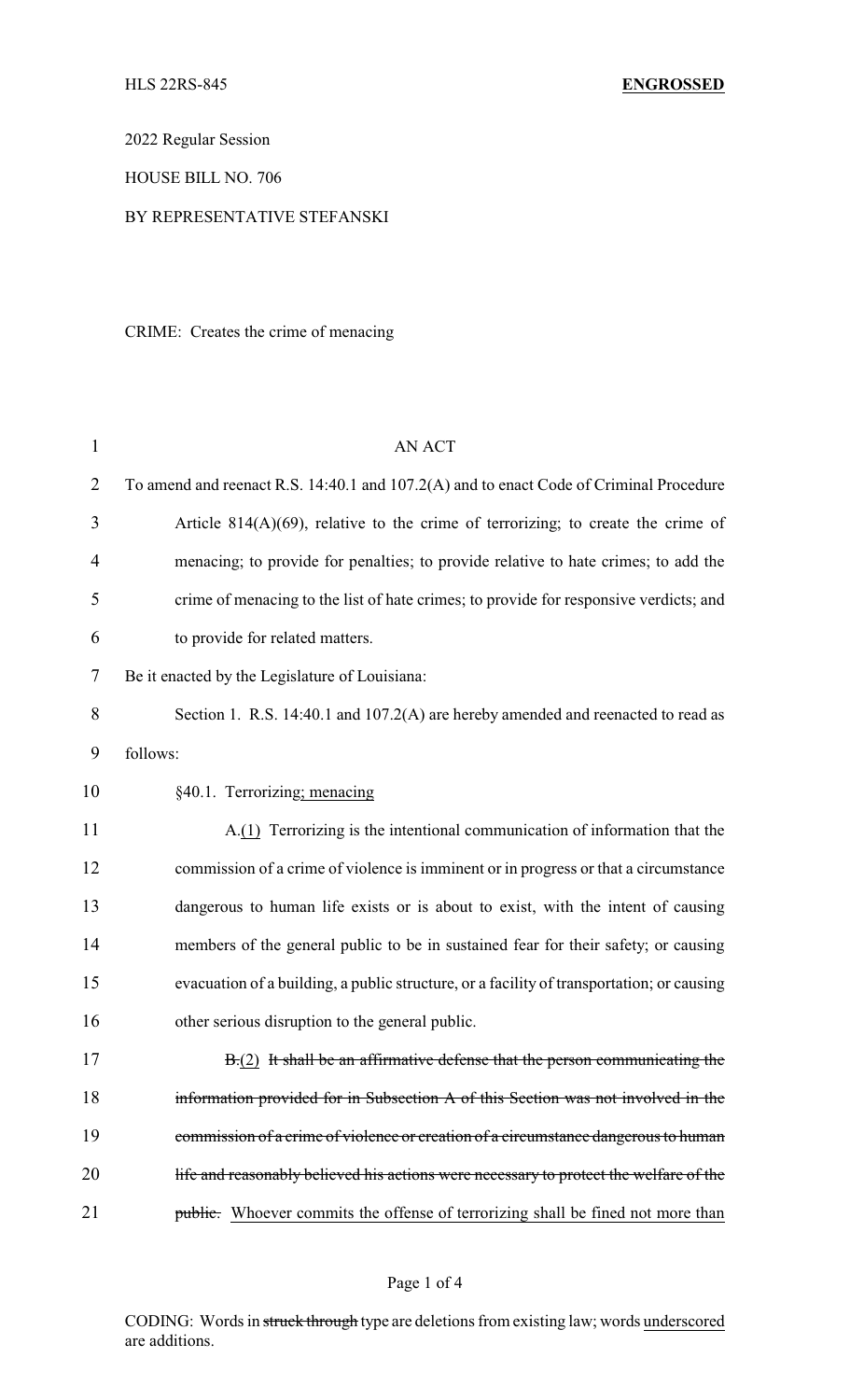| $\mathbf{1}$ | fifteen thousand dollars or imprisoned with or without hard labor for not more than  |
|--------------|--------------------------------------------------------------------------------------|
| 2            | fifteen years, or both.                                                              |
| 3            | E.B.(1) Whoever commits the offense of terrorizing shall be fined not more           |
| 4            | than fifteen thousand dollars or imprisoned with or without hard labor for not more  |
| 5            | than fifteen years, or both. Menacing is the intentional communication of            |
| 6            | information that the commission of a crime of violence, as defined in R.S. 14:2(B),  |
| 7            | is imminent or in progress or that a circumstance dangerous to human life exists or  |
| 8            | is about to exist, when committed under any of the following circumstances:          |
| 9            | (a) The actions of the offender cause members of the general public to be in         |
| 10           | sustained fear for their safety, and a reasonable person would have known that such  |
| 11           | actions could cause such sustained fear.                                             |
| 12           | (b) The actions of the offender cause the evacuation of a building, a public         |
| 13           | structure, or a facility of transportation, and a reasonable person would have known |
| 14           | that such actions could cause an evacuation.                                         |
| 15           | (c) The actions of the offender cause any other serious disruption to the            |
| 16           | general public, and a reasonable person would have known that such actions could     |
| 17           | cause serious disruption to the general public.                                      |
| 18           | Whoever commits the offense of menacing shall be fined not more than                 |
| 19           | two thousand dollars or imprisoned with or without hard labor for not more than two  |
| 20           | years, or both.                                                                      |
| 21           | C. It shall be an affirmative defense that the person communicating the              |
| 22           | information provided for in Subsections A or B of this Section was not involved in   |
| 23           | the commission of a crime of violence or creation of a circumstance dangerous to     |
| 24           | human life and reasonably believed his actions were necessary to protect the welfare |
| 25           | of the public.                                                                       |
| 26           | *<br>*<br>∗                                                                          |
| 27           | §107.2. Hate crimes                                                                  |
| 28           | A. It shall be unlawful for any person to select the victim of the following         |
| 29           | offenses against person and property because of actual or perceived race, age,       |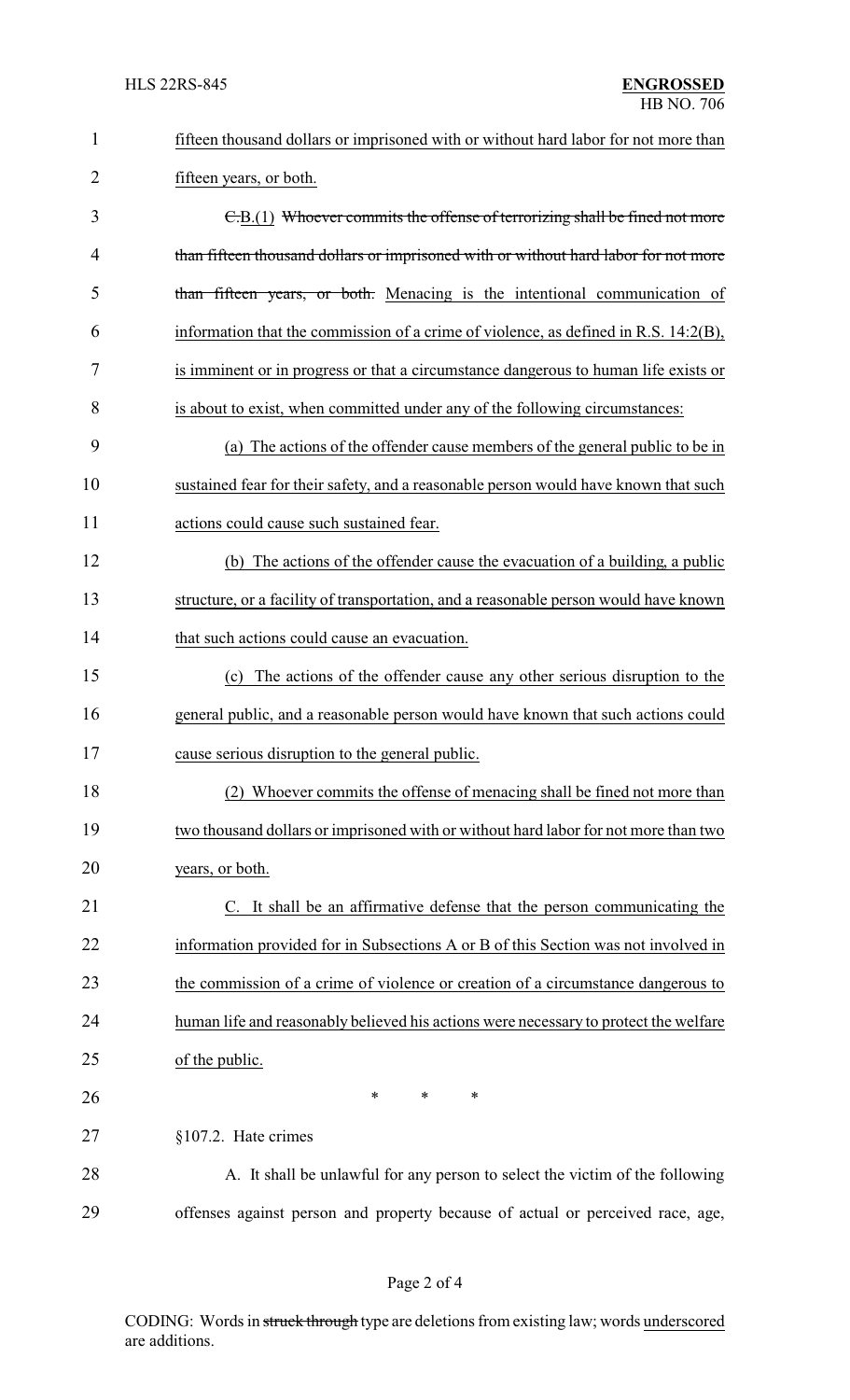| $\mathbf{1}$   | gender, religion, color, creed, disability, sexual orientation, national origin, or     |  |  |  |
|----------------|-----------------------------------------------------------------------------------------|--|--|--|
| $\overline{2}$ | ancestry of that person or the owner or occupant of that property or because of actual  |  |  |  |
| 3              | or perceived membership or service in, or employment with, an organization, or          |  |  |  |
| $\overline{4}$ | because of actual or perceived employment as a law enforcement officer, firefighter,    |  |  |  |
| 5              | or emergency medical services personnel: first or second degree murder;                 |  |  |  |
| 6              | manslaughter; battery; aggravated battery; second degree battery; aggravated assault    |  |  |  |
| 7              | with a firearm; terrorizing; menacing; mingling harmful substances; simple or third     |  |  |  |
| 8              | degree rape, forcible or second degree rape, or aggravated or first degree rape; sexual |  |  |  |
| 9              | battery, second degree sexual battery; oral sexual battery; carnal knowledge of a       |  |  |  |
| 10             | juvenile; indecent behavior with juveniles; molestation of a juvenile or a person with  |  |  |  |
| 11             | a physical or mental disability; simple, second degree, or aggravated kidnapping;       |  |  |  |
| 12             | simple or aggravated arson; communicating of false information of planned arson;        |  |  |  |
| 13             | simple or aggravated criminal damage to property; contamination of water supplies;      |  |  |  |
| 14             | simple or aggravated burglary; criminal trespass; simple, first degree, or armed        |  |  |  |
| 15             | robbery; purse snatching; extortion; theft; desecration of graves; institutional        |  |  |  |
| 16             | vandalism; or assault by drive-by shooting.                                             |  |  |  |
| 17             | *                                                                                       |  |  |  |
| 18             | Section 2. Code of Criminal Procedure Article 814(A)(69) is hereby enacted to read      |  |  |  |
| 19             | as follows:                                                                             |  |  |  |
| 20             | Art. 814. Responsive verdicts; in particular                                            |  |  |  |
| 21             | A. The only responsive verdicts which may be rendered when the indictment               |  |  |  |
| 22             | charges the following offenses are:                                                     |  |  |  |
| 23             | ∗<br>*<br>*                                                                             |  |  |  |
| 24             | 69. Terrorizing:                                                                        |  |  |  |
| 25             | Guilty.                                                                                 |  |  |  |
| 26             | Guilty of menacing.                                                                     |  |  |  |
| 27             | Not guilty.                                                                             |  |  |  |
| 28             | ∗<br>∗<br>∗                                                                             |  |  |  |

## Page 3 of 4